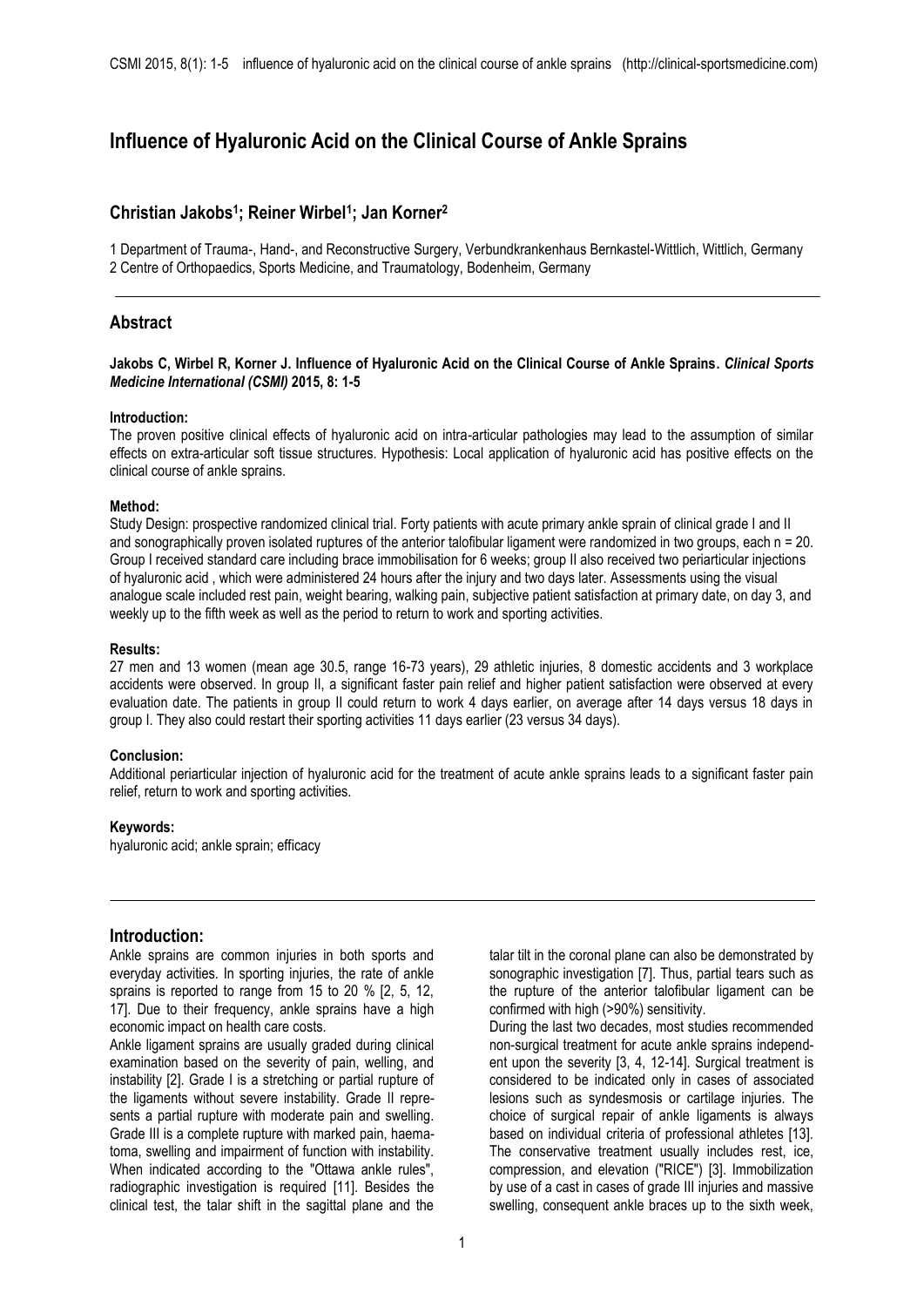and antiphlogistic medication using non-steroidal antiinflammatory drugs (NSAID`s) or cox-II-inhibitors complete the conservative treatment spectrum [4, 12, 14]. Antiphlogistic medication effectively reduces swelling and pain, however, the clinical course of ankle sprain regarding the return to work or to sports is not influenced. Furthermore, it may contain the risk for adverse events such as gastrointestinal intolerance.

New treatment concepts, such as the application of platelet rich plasma (PRP) or local infiltration with hyaluronic acid, are researched in order to improve conservative treatment [10, 15, 16].

Hyaluronic acid (HA) has proved to have a positive clinical effect on intra-articular pathologies [1, 6]. As HA is

# **Method**

The prospective randomized controlled study was arranged between March 2010 and May 2011. The study was approved by the local institutional ethics committee and conducted according to the Declaration of Helsinki Good Clinical Practice guidelines. All patients gave their informed consent prior to participation.

### **Procedure and study group**

### Selection criteria

All patients older than 16 years with primary acute (i.e. within 24 hours of administration) ankle sprain of grade I and II<sup>4</sup> were evaluated and clinically examined by the senior consultant (J.K.). Furthermore, the clinical diagnosis was proved by ultrasound using the method described by Ernst et al. [7]. All ultrasonographic examinations were performed by the senior consultant (J.K.). The diagnosis was confirmed by the direct visualization of a haematoma or indirectly by the documentation of the talar shift in the sagittal plane compared with the contralateral side. Only patients with isolated rupture of the anterior talofibular ligament were considered. Radiographic examination was performed according to the "Ottawa ankle rule" [6]. Patients presenting an ankle fracture were excluded.

### **Treatment Groups**

Thus, 40 patients could be enrolled in the study and randomized (1:1) to one of the two treatment groups. The patients of group I received standard care of rest, ice, compression, and elevation (RICE) for two to three days depending upon the swelling and pain relief. Afterwards, external supports were prescribed with an orthesis for 6 weeks to prevent supination. Crutches were used for some days. Weight bearing was allowed de-

# **Results**

There were 27 men and 13 women with an equal male:female representation between the two treatment groups. The average age was 25.5 years (range 17-73 years) in group I and 36.5 years (range 16-64 years) in group II. Most of the injuries occurred during sports activities (n=29, 72.5%), eight patients (20 %) have suffered a domestic accident and three accidents occurred at work (7.5 %). There were no complications in both treatment groups.

considered to modify the rheology of the intra-articular matrix, resulting in positive effects, pain relief and stiffness, possible similar effects on extra-articular soft tissue or ligamentous structures may be assumed.

When looking at the literature, we found only two studies [15, 16], which demonstrated positive effects of local injections of HA on ankle sprains. The short-term results regarding pain relief, swelling and patient´s satisfaction [15] as well as the long-term efficacy regarding the return to sport and re-sprain rate [16] suggest local application of HA. Encouraged by these studies, we wanted to reappraise the effect of HA on acute primary ankle sprains concerning pain relief, return to sport and disability.

pending on the pain. NSAID`s were recommended for analgetic and antiphlogistic medication at patient´s discretion. Physiotherapy was not prescribed.

All patients of group II were additionally treated with local injection of 1.2 ml hyaluronic acid (HA), (SportVisTM, recordati Pharmagroup, Ulm, Germany). The technique of the fan-shaped injection around the anterior talofibular ligament was well described by Petrella [15]. All patients of group II received two injections at the first presentation within 24 hours after the injury and two days later. All injections were performed by the senior consultant (J.K.). Outcome Measures and Follow-Up

The main subject of this research was the decrease in pain using the 10-point visual analogue scale (VAS) [8]. Rest pain, pain on weight bearing and walking as well as general patient satisfaction of the ankle injury were recorded. The VAS was also used to quantify the general satisfaction. VAS score of 0 corresponded to unrestricted daily activities, a score of 10 meant complete immobilization. The periods to return to sports activities and to work were additionally noted. Assessments were done at the primary presentation, on day 3, and weekly up to the fifth week.

### **Statistical Analysis**

We analysed the data using SPSS (version 14.0; SPSS Inc, Chicago, IL, USA) software. Student`s t-test was used to compare the two treatment groups with a 5 % level of significance. A regression co-efficient was ascertained to compare the development of pain relief in the two treatment groups.

At the primary presentation, the rest pain was scored 5.4 on average in group I, whereas 7.0 in group II. The walking pain was scored with VAS 7.8 and 9.2, respectively. Twenty-five patients, 15 in group I and 11 in group II, complained about violent pain on walking and weightbearing, which is why crutches were prescribed. On average, the crutches were used for 5.9 days in group I, whereas only for 2.9 days in group II, but the difference was not significant.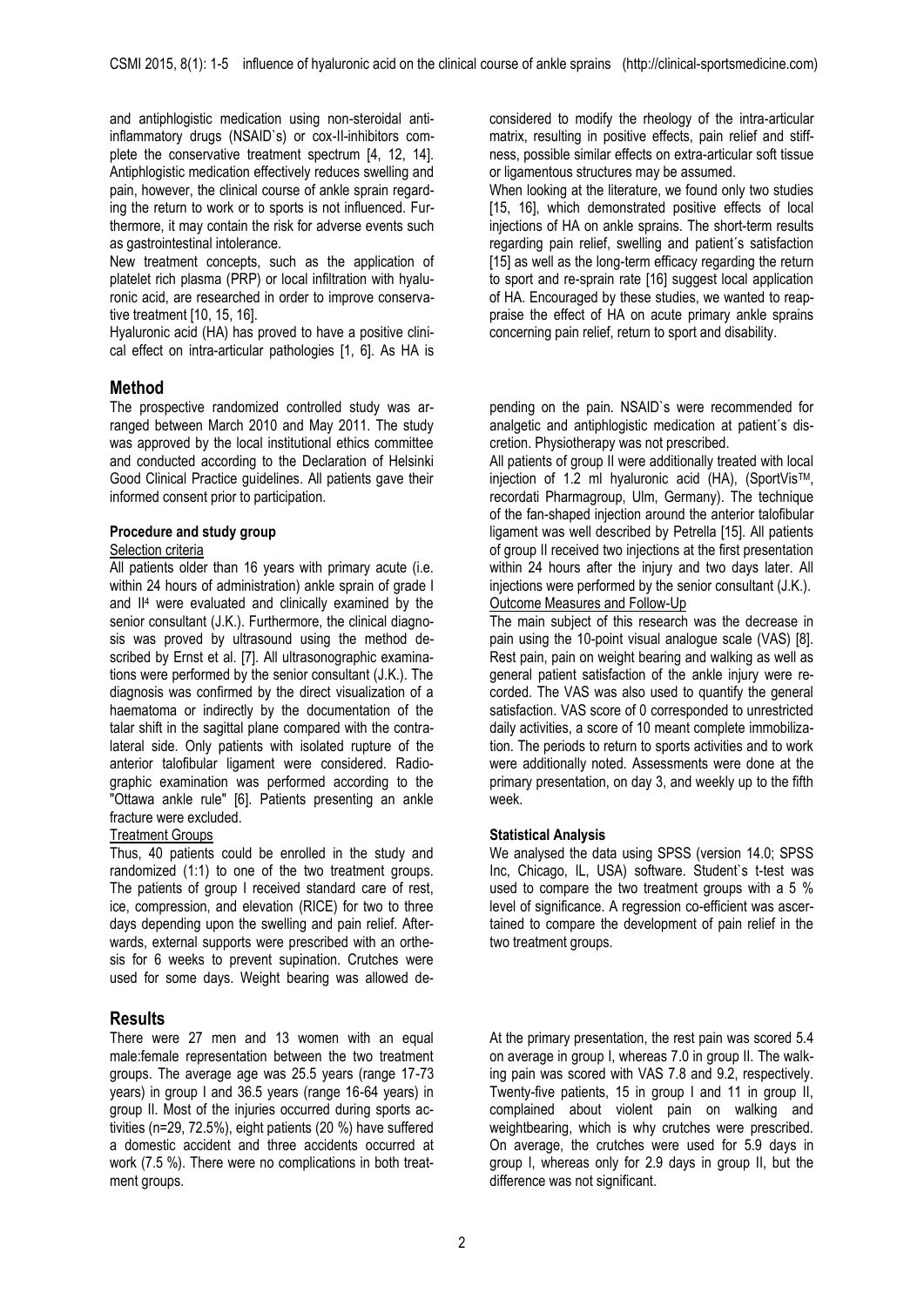|                                            | Group I<br>(standard<br>care) |         | Group II<br>(standard care<br>+ HA) |               |  |
|--------------------------------------------|-------------------------------|---------|-------------------------------------|---------------|--|
|                                            |                               |         |                                     |               |  |
| n                                          | 20                            |         | 20                                  |               |  |
| male:female ratio                          | 15:5                          |         | 12:8                                |               |  |
| Mean age (years)                           | 25.5                          |         | 36.5                                |               |  |
|                                            | (range 17-73)                 |         | (range 16-64)                       |               |  |
| pain at primary presentation               |                               |         |                                     |               |  |
| mean rest pain                             | 54                            |         |                                     | 7.0           |  |
| (VAS)                                      |                               |         |                                     |               |  |
| mean walking pain                          | 7.8                           |         |                                     | 9.2           |  |
| (VAS)                                      |                               |         |                                     |               |  |
| use of crutches                            | 14                            |         |                                     | 11            |  |
| (number of pts.)                           |                               |         |                                     |               |  |
| mean use of crutches (days)                | 5.9                           |         | 2.9                                 |               |  |
| decrease in pain (regression co-efficient) |                               |         |                                     |               |  |
| walking pain                               | $0.39 +$                      | p<0.5   |                                     | $0.55 \pm$    |  |
|                                            | 0.19                          |         |                                     | 0.27          |  |
| rest pain                                  | $0.61 \pm 0.3$                | p<0.5   |                                     | $0.95 +$      |  |
|                                            |                               |         |                                     | 0.47          |  |
| development of patient                     | $0.42 \pm$                    | p < 0.5 |                                     | $0.59 \pm$    |  |
| global satisfaction                        | 0.21                          |         |                                     | 0.35          |  |
| (regression co-efficient)                  |                               |         |                                     |               |  |
| mean return to work (days)                 | $18 + 9.9$                    | n.s     |                                     | $14 \pm 10.1$ |  |
| mean return to sport (days)                | $34 \pm 9.2$                  | p < 0.5 |                                     | $23 \pm 8.9$  |  |

| Table 1: demographic data and outcome parameters |  |
|--------------------------------------------------|--|
|--------------------------------------------------|--|

HA: hyaluronic acid; pts.: patients; n.s.: not significant

The primary criterion was the decrease in walking and weight bearing pain. The chronological development of the mean pain relief in both treatment groups is shown in Figure 1. The mean regression co-efficient was  $0.39 \pm$ 0.19 in group I and  $0.55 \pm 0.27$  in group II. The difference was significant (p<0.05). The decrease in rest pain also showed better results in the treatment of group II (Figure 2). The mean regression co-efficient was  $0.61 \pm 0.3$  in group I, and  $0.95 \pm 0.47$  in group II. The difference was also significant (p<0.05). The greatest pain relief was seen in the treatment of group II during the first week regarding both rest pain and walking pain. Similar results were observed concerning the general patient satisfaction. The difference of the regression co-efficient was

## **Discussion**

The conservative treatment of acute ankle sprains is generally accepted [3-5, 12-14]. In acute injuries, surgery can be indicated in individual cases of professional athletes or complete ruptures of all ligaments resulting in severe instability. The standard conservative treatment is based on the "RICE"-principles: rest, ice, compression and elevation [3]. The acute, inflammatory phase of ankle sprains associated with local pain and swelling is usually treated with antiphlogistic drugs like NSAID`s or cox-II inhibitors. Because of their possible gastrointestinal and cardiac adverse effects and the lack of benefits to the

also significant (p<0.05) in both treatments groups (0.42  $\pm$  0.21 in group I versus 0.59  $\pm$  0.35 in group II). Explorative data concerning the inability to work could be collected from 15 patients in group I (75%) and 11 patients in group II (55%). The mean period to return to work was 18 ( $\pm$  9.9) days in group I and 14 ( $\pm$  10.1) days in group II, but the difference was not significant. Fifteen patients in group I (75%) and 16 patients in group II (80%) stated to exercise regularly, i.e. at least 30 minutes twice a week. The period to return to sports activities was 24 ( $\pm$ 9.2) days in group I and 23 ( $\pm$  8.9) days in group II. The difference was significant (p<0.05).

Thirteen out of the 40 patients (32.5%), 8 in group I and 5 in group II, needed analgetic medication. In both treatment groups, only two patients needed analgetics longer than 3 days. Due to the small number of patients statistical analysis was not feasible.

Table 1 gives an overview of the demographic data and the relevant outcome parameters.



**Figure 2: Decrease in rest pain**

further clinical course of ankle sprains, the search for alternative, safe treatments is reasonable.

Hyaluronic acid is reported to have positive effects on the clinical course of osteoarthritis [6], but the potential effect of HA on extra-articular soft tissue or ligamentous pathologies is not well researched. By review of the literature, we found only two prospective studies about the positive effect of HA on ankle sprains [15, 16].

Petrellla et al. [15] randomized 158 athletes with ankle sprains of clinical grade I and II 1:1 for local HA-injection versus placebo-injection. They found benefits concerning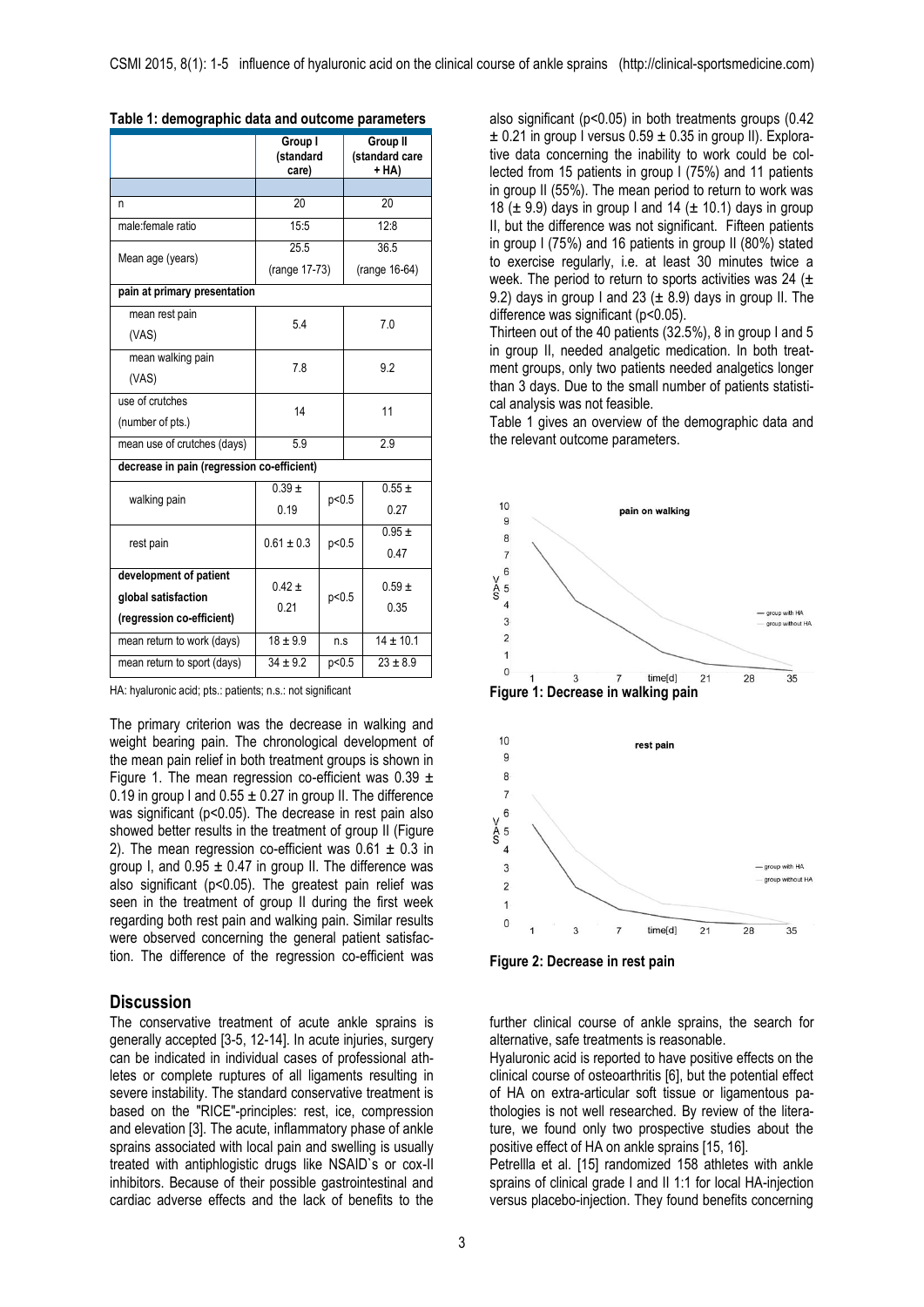the decrease in rest pain, as well as in weight bearing and walking pain in the HA treatment group. The results of our study confirmed these findings. But we limited the ankle sprains to acute isolated ruptures of the anterior talofibular ligament and confirmed the diagnosis by ultrasound using the technique of Ernst et al. [7]. In contrast to Petrella et al. [15], we included all injury mechanisms. In our study, about 75 % of ankle sprains were the result of sporting accidents; a quarter of the patients suffered from domestic or industrial accidents. We did not differ between walking and weight bearing pain, but the corresponding findings of Petrella et al. [15] justify this equalization.

We could also agree with the statement of Petrella et al. [15] about the more rapid return to sports activities in the HA treatment group. Although we included all injury mechanisms in our study, 75% of the patients declared to exercise at least twice a week. The patients treated with local HA injection could return to sports activities significantly earlier, 11 days on average. Thus, the local HA injection can be an effective additional treatment method in ankle sprains for all athletes, especially for professionals. Potential cause of objection of our study may be the small number of patients and the lack of a real placebo group. Due to ethical reasons, we abstained from local placebo injections. But we think that the primary efficacy criterion of the study, the decrease in walking and weight bearing pain, was reliably represented within each treatment group. Concerning the chronological sequence, we observed the greatest pain relief within the first week after the injection. We also found benefits in the HA treatment group concerning the decrease in rest pain and the improvement of the general patient satisfaction. We used the VAS and not the 5-category scale described by Petrella et al. [15] to define the patient global satisfaction, however, the results are reported to be comparable [8].

One could argue, that the results might be adulterated by the additive NSAID`s medication, but only two patients of each treatment group received NSAID`s for two days or longer. The data concerning the return to work also revealed better results in the HA treatment group (14 versus 18 days), but the difference of the two treatment groups was not significant. Furthermore, the results are considered to be not reliable because we did not differentiate the workload in detail, e.g. sedentary or standing activity.

Ankle sprains can also lead to considerable long-term morbidity. About 30-50% of the patients reported persistent pain or subjective instability [5, 9, 13]. In athletes, local HA injection is also considered to have positive effects in the long term. Petrella et al.<sup>12</sup> reported a significantly lower re-sprain rate, greater patient satisfaction and lower pain level in 123 athletes after 24 months. A statement about the long-term efficacy of HA treatment in ankle sprain was not feasible by our study. However, the positive short-term effects are promising.

# **Conclusion**

Additional periarticular injection of hyaluronic acid may influence the clinical course of ankle sprains positively. It leads to a shorter rehabilitation represented by a significantly faster pain relief and return to work and sporting activities.The faster return to sports activities could be crucial, especially in professional athletes. Further studies can be suggested to prove the long-term efficacy. In addition, investigations of the costs and benefits of HA treatment in ankle sprains versus conservative therapy demand attention to return to sports and re-injury rate across the range of different sports in amateur as well as in professional athletes.

# **Bibliography**

- 1. **Balazs EA, Denlinger JL.** Viscosupplementation: a new concept in the treatment of osteoarthritis. J Rheumatol Suppl 1993; 39:3-9.
- 2. **Balduini FC, Tetzlaff J.** Historical perspectives in injuries of the ligaments of the ankle. Clin Sports Med 1982; 1:3-12.
- 3. **van den Bekerom MP, Struijs PA, Blankevoort L, Welling L, van Dijk CN, Kerkhoff GM.** What is the evidence for rest, ice, compression, and elevation therapy in the treatment of ankle sprains in the adults? J Athl Train 2012; 47:435-43.
- 4. **Beynnon BD, Renström PA, Haugh L, Uh BS, Barker H**. A prospective randomized, clinical investigation of the treatment of first-time ankle sprains. Am J Sports Med 2006; 34:1401-12.
- 5. **Bridgman SA, Clement D, Downing A, Walley G, Phair I, Maffulli N.** Population based epidemiology of acute ankle sprains attending accident and emergency units in the West Midlands of England, and a survey of UK practice for severe ankle sprains. Emerg Med J 2003; 20:508-10.
- 6. **Dagenais S**: Intraarticular hyaluronic acid (viscosupplementation) for knee osteoarthritis. Issues Emerg Health Technol 2006; 94:1-4.
- 7. **Ernst R, Grifka J, Gritzan R, Kemen M, Weber A.** Sonographic studies of the lateral ligament of the proximal ankle joint in recent ligament rupture and chronic ligamental instability. Z Orthop 1990; 128:25-30.
- 8. **Gallagher EJ, Liebman M, Bijur PE.** Prospective validation of clinically important changes in pain severity measured on a visual analogue scale. Am Emerg med 2001; 38:639-8